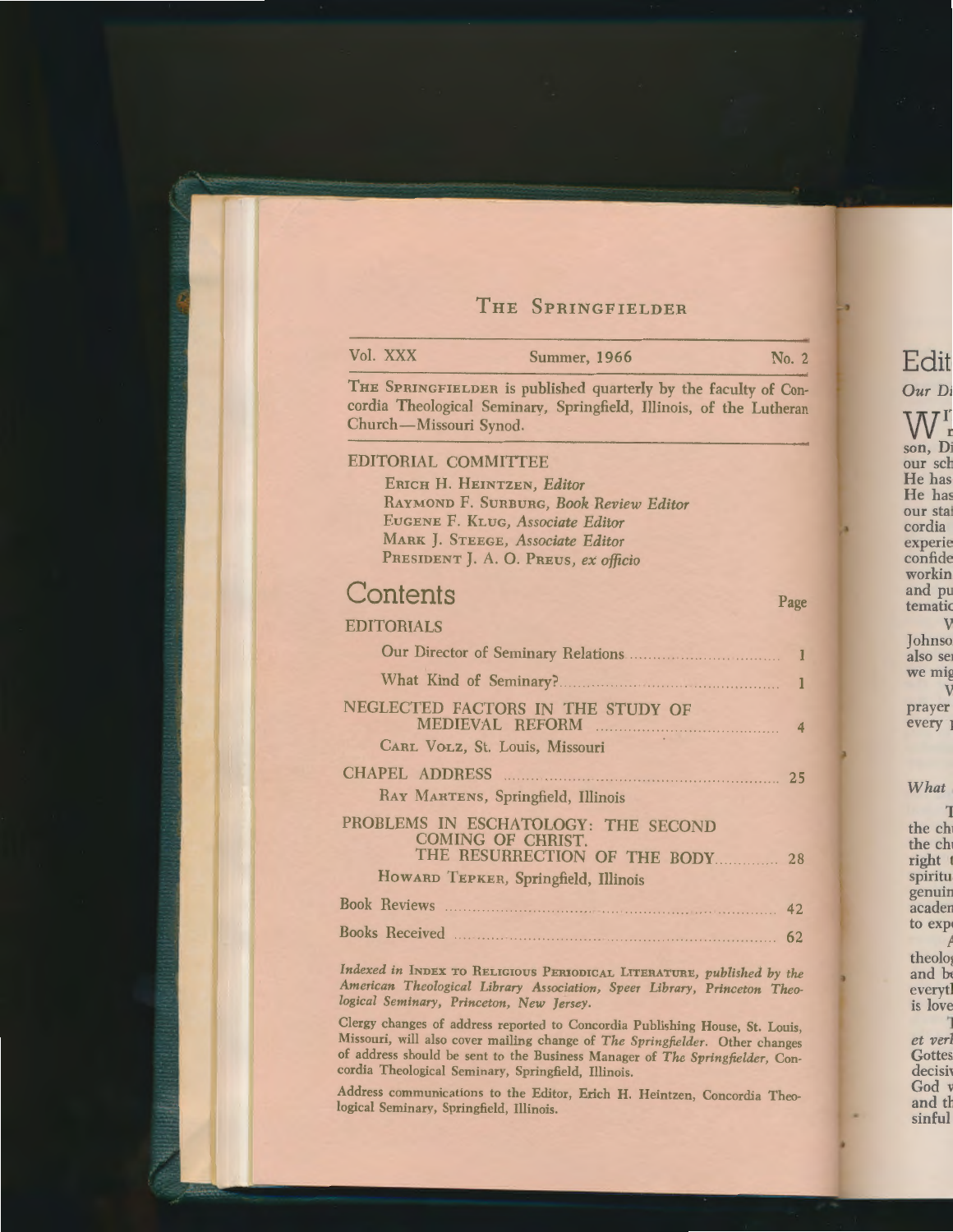# **Editorial**

*Our Director of Seminary Relations* 

WITH THIS ISSUE we take pleasure in introducing to our readers, particularly those of our Synod, Dr. John F. Johnson, Director of Seminary Relations. Dr. Johnson is a graduate of our school and received his doctorate at American Divinity School. He has done additional work at Marquette University in Milwaukee. He has served for several years in the parish and prior to joining our staff served as professor and Director of Public Relations at Concordia College, Milwaukee. Dr. Johnson brings to his office wide experience and excellent talent. We already love him, and we are confident that our entire Church will love him, too. He will be working in the area of recruitment, fund raising, alumni relations, and publicity. He will also be attached to the department of Systematic Theology.

We are herewith presenting to our readers an editorial by Dr. Johnson, which we believe not only reveals his literary talents but also serves very well to express in clear and beautiful language what we might well call the Manifesto of Concordia Theological Seminary.

We commend Dr. Johnson to our Church in the hope and prayer that he and the message of Springfield will be received in every parish and in every parsonage.

\* \* \*

#### *].A.O. Preus President*

### *What Kind of Seminary?*

This will be neither the first nor the last article written about the church and the seminary. A seminary which is maintained by the church as a theological training school for future pastors has the right to expect certain things from that church. These include spiritual and financial support, the prayers of the faithful, and the genuine concern of the leadership for the seminary's theological and academic welfare. The church, by the same token, has the right to expect certain things from its seminaries.

A seminary ought to be *theological.* Its purpose is to teach theology and prepare theologians. As any school a seminary shares and bears the marks of an educational institution. But pervading everything undertaken by the president, administrators, and faculty is love for and devotion to sound theology.

The theology reflected by the seminary must be *theologia crucis et verbi.* As Carl Stange put it, genuine theology is "das Wort an Gottes Gottheit," the God who in Christ, suffering and triumphant, decisively asserted his Godhead in the midst of a hostile world; the God who in Christ established reconciliation between the Divine and the human, the Creator and the creature, the Holy one and the sinful ones.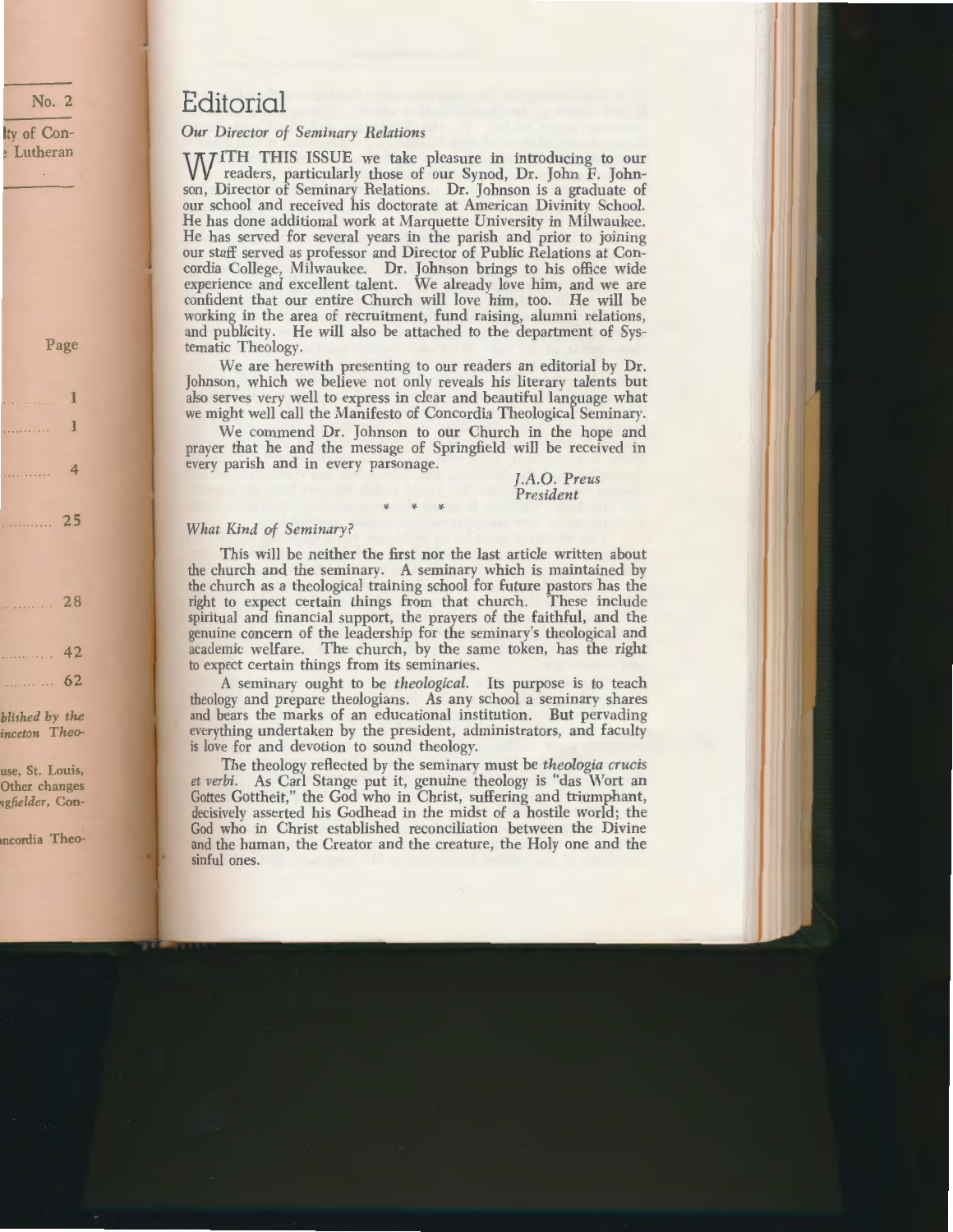The theology of the seminary ought further to reflect the theological stance of the church body it serves. The cry of a Lutheran seminary ought to be: "To the Scriptures and the Confessions." Remembering that *quod est biblicum est Lutheranum,* it will demonstrate its unquestioning loyalty to the biblical witness, thereby asserting its character as a Lutheran school of the prophets.

The seminary ought to concern itself with academic proficiency. As the sainted Dr. Walter Albrecht once put it. "The Lord" As the sainted Dr. Walter Albrecht once put it, "The Lord cannot use dolts in the ministry." It is unquestionably true that the breadth of theological knowledge is constantly expanding. Other disciplines are caught up in the knowledge explosion. Without elaborating on the responsibility of the seminary to the student and the student to the seminary, suffice it to say that the seminary must expose budding clerics and theologians to the conflicting currents of theological thought; most importantly it must make the student aware of emergent theological patterns and structures of thought as they appear in the light of its own explicit confessional foundation.

The seminary's primary responsibility, it seems to me, is to provide able and qualified men for the parish ministry. In this respect the theological seminary is *congregational* in purpose and outlook. The training of professional theologians is a task from which the seminary can never dissociate itself; but the greatest need of the church is parish pastors-men to whom the full ministry of the Word is committed, men who are apt to teach, who take heed to themselves and the doctrine, who themselves are continuing in and leading their people into the Word which bestows both discipleship and freedom. Only as it meets this responsibility will a seminary continue to be *Dei ministrorum perpetuum seminarium.* 

The seminary must be an articulate voice speaking up and out to the critical issues that disturb the church in any age. Theological problems appear on the ecclesiastical scene with disturbing regular-The seminary cannot avoid or evade these issues. It cannot effectively function in one century with the theological mentality of a former century; on the other hand it must not act as though the contemporary age had first discovered major theological problems to which no previous generation had addressed itself with concern and conscience.

The seminary, as a servant of the church, must stand under the searching judgment of the church; as a servant of Christ the seminary must stand under the searching judgment of the Lord. But as the training school for the future prophets of the Lord the seminary must challenge the church and summon her to renewed dedication to her divinely given tasks. The seminary must provide the prophets who by proclamation draw the people of God under the *iustitia legalis* only to set them free to live in the glorious liberty of the *iustitia evangelica.* 

Such a seminary demands the love, the concern, and the support of the church; because such a seminary serves the church in the name of the exalted Lord who in His unending grace continues